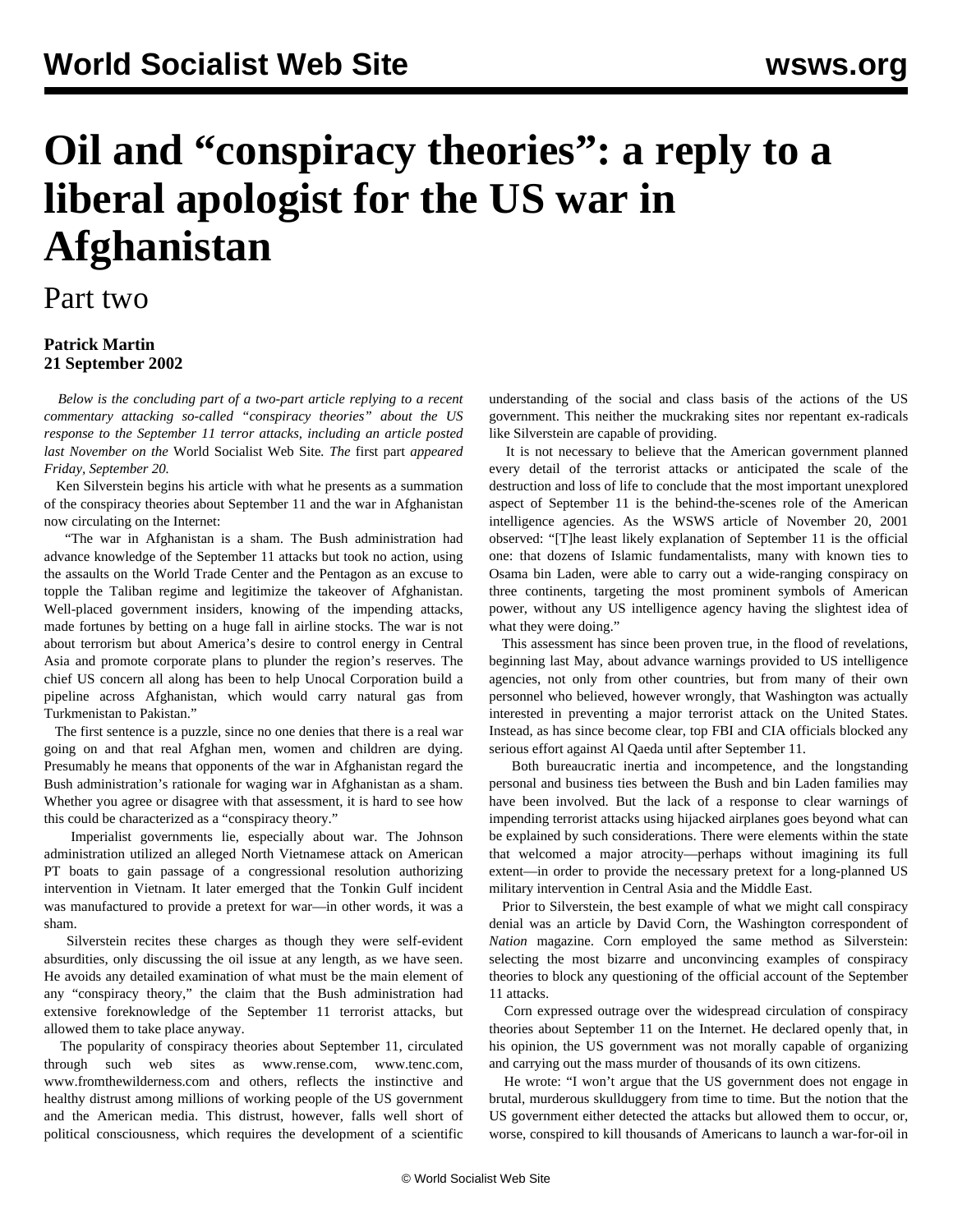Afghanistan is absurd.... Simply put, the spies and special agents are not good enough, evil enough, or gutsy enough to mount this operation" (*Nation*, March 4, 2002).

 Corn concedes that the US government engages in murder "from time to time"—a remark that he does not appear to have thought through, since it describes the conduct of a serial killer. But it is not "evil enough" to kill 3,000 Americans, he claims. This is disingenuous, to put it mildly, given the bloody record of American imperialism in the twentieth century, from Hiroshima and Nagasaki, to the wars in Korea and Vietnam, to atrocities in Guatemala, Indonesia and dozens of other countries.

 Nor is there any reason to believe that the American ruling class and its police and spy agencies develop conscience qualms when their victims are American citizens rather than foreign nationals. Tens of thousands of Americans were sent to their deaths in Korea and Vietnam, mainly youth from the working class, sacrificed to the strategic interests of US imperialism. American corporations routinely kill thousands of workers each year through industrial accidents, chemical poisoning and other workplace and environmental hazards. American police shoot and kill several thousand people every year. And the American government leads the world in its willingness to execute its own citizens.

 Are Donald Rumsfeld or Richard Cheney capable of sanctioning the mass killing of Americans on the scale of September 11? Without question and without the slightest hesitation, if they thought it served the interests of the American state. As for George W. Bush—assuming he was even permitted input into the decision—his belief in the sanctity of American lives is well documented from his tenure as Texas governor, where he approved 150 executions in six years.

 In times of social crisis, the US government unhesitatingly kills its own citizens to defend the interests of the wealthy and powerful and uphold the authority of the state: from the Ludlow massacre of 1912, to the assassination of Black Panther members in the 1960s, to the military occupation of entire urban neighborhoods in the riots of that decade, to the bombing of the MOVE home which destroyed an entire Philadelphia block in 1985, to the Waco massacre of 1993.

 While Silverstein characterizes the November 20, 2001 article in the WSWS as typical of the "conspiracy theory" approach to the Afghan war, he never addresses the substance of that article: that the US government systematically prepared the military intervention in Afghanistan over several years, and did not devise it hastily as a response to the September 11 terrorist attacks, which only provided the pretext.

 The WSWS article was headlined "US planned war in Afghanistan long before September 11," and it sought to document these plans through an examination of fragmentary reports which had appeared up until that time in the US and international press. There were citations from the *Washington Post*, the British-based *Jane's International Security* and the *Guardian*, the British Broadcasting Corporation, the magazine *IndiaReacts*, and the then newly published French book*, Bin Laden: The Forbidden Truth*, by Jean-Charles Brisard and Guillaume Dasquie.

 Such a detailed sifting of the evidence is hardly necessary today. Six months after the publication of the WSWS article—and two months before Silverstein's piece appeared—the White House itself confirmed the principal thesis of our analysis. In the midst of the public uproar over the reports that Bush was briefed on the danger of Al Qaeda hijackings a month before September 11, administration officials revealed that a National Security Decision Directive calling for American military intervention in Afghanistan, including massive aid to the Northern Alliance, was approved by the National Security Council September 3, 2001 and was on Bush's desk for his signature when the first hijacked jet struck the World Trade Center.

 After that admission, there can no longer be any debate about the proposition that the US planned war in Afghanistan long before September 11. The only question is why a radical journalist like Silverstein should so strenuously insist that to believe this is "paranoid," "delusional," etc.

 An entire cottage industry of such pseudo-left debunking has grown up over the past year. Its purpose is to cover up the material causes of the war in Afghanistan—and the larger drive for US global dominance—and to deny the legitimacy of any investigation into the role of conscious, behind-thescenes preparation (i.e., "conspiracy") in the aggressive actions of American imperialism.

 It is significant that Silverstein does not mention that the article he denounces was written for the *World Socialist Web Site*. Instead, he portrays it as appearing on www.rense.com, a web site that combines exposures of the lies and distortions of official accounts of September 11 and the war on Afghanistan with reports of UFOs and other alleged paranormal phenomena.

 The WSWS is not politically responsible for the views espoused by Jeff Rense, or any other site that re-posts material written by supporters of the Socialist Equality Party (US) and its international co-thinkers. Rense.com clearly attributed the article to the *World Socialist Web Site*, and gave its readers a link to editor@wsws.org if they wished to reply to the author or comment on the article.

 Silverstein is not so forthcoming. He is a well-informed radical journalist who knows the WSWS is the organ of the International Committee of the Fourth International. But for his own purposes—i.e., to smear and discredit the analysis made by the WSWS—he conceals the source and attributes the article to a site where it appears alongside accounts of flying saucers and other fantasies.

 There is another, more important reason to avoid mentioning the source of the article. Doing so would compel Silverstein to address the issue of the Marxist analysis of imperialism, first elaborated by Lenin in his classic work *Imperialism*, and carried forward by Leon Trotsky and the Fourth International that he founded.

 The Marxist method focuses on the crucial class questions in evaluating any war: in whose social interests is the war being waged? Who stands to profit from it? In what historical context has the war emerged? Is one side in the war historically an imperialist or oppressor nation, and the other historically an oppressed or former colonial country?

 Silverstein is one of many former radicals and supporters of the "left" who have long since abandoned any consistent or principled opposition to American imperialism. Denying the deeper causes of the war in Afghanistan allows them to evade the issue of a more fundamental assessment and response to imperialist war, one that challenges the capitalist system itself. Hence his adamant hostility to any attempt to probe beneath the surface of events.

 Silverstein and his co-thinkers leave the capitalist system itself off the hook, concealing the fact that US wars are pursued, not in the interest of the American people as a whole, but in the interest of a narrow elite—the ruling class that monopolizes the means of production and the wealth of society.

 This superficial approach gives the radical commentator the luxury of supporting American wars which they deem to be carried out for worthy motives: for the promotion of "human rights" (Yugoslavia); to "punish terrorism" (Afghanistan); or, soon, in "self-defense" (Iraq). But no serious historian would seek to analyze the wars of the twentieth century on such a basis. It would be like trying to portray the assassination of the Archduke Ferdinand as the fundamental cause of World War I, when it was merely the trigger for the conflagration. Or worse, explaining World War II on the basis of the rantings of Hitler and Goebbels about the alleged crimes of Poland, Czechoslovakia, etc.

 By rejecting any analysis of the underlying material interests behind the US war drive, Silverstein, Corn & Co. are left with no other explanation than that offered by the Bush administration and the media: that the US government is invading country after country in reaction (or, at the worst,